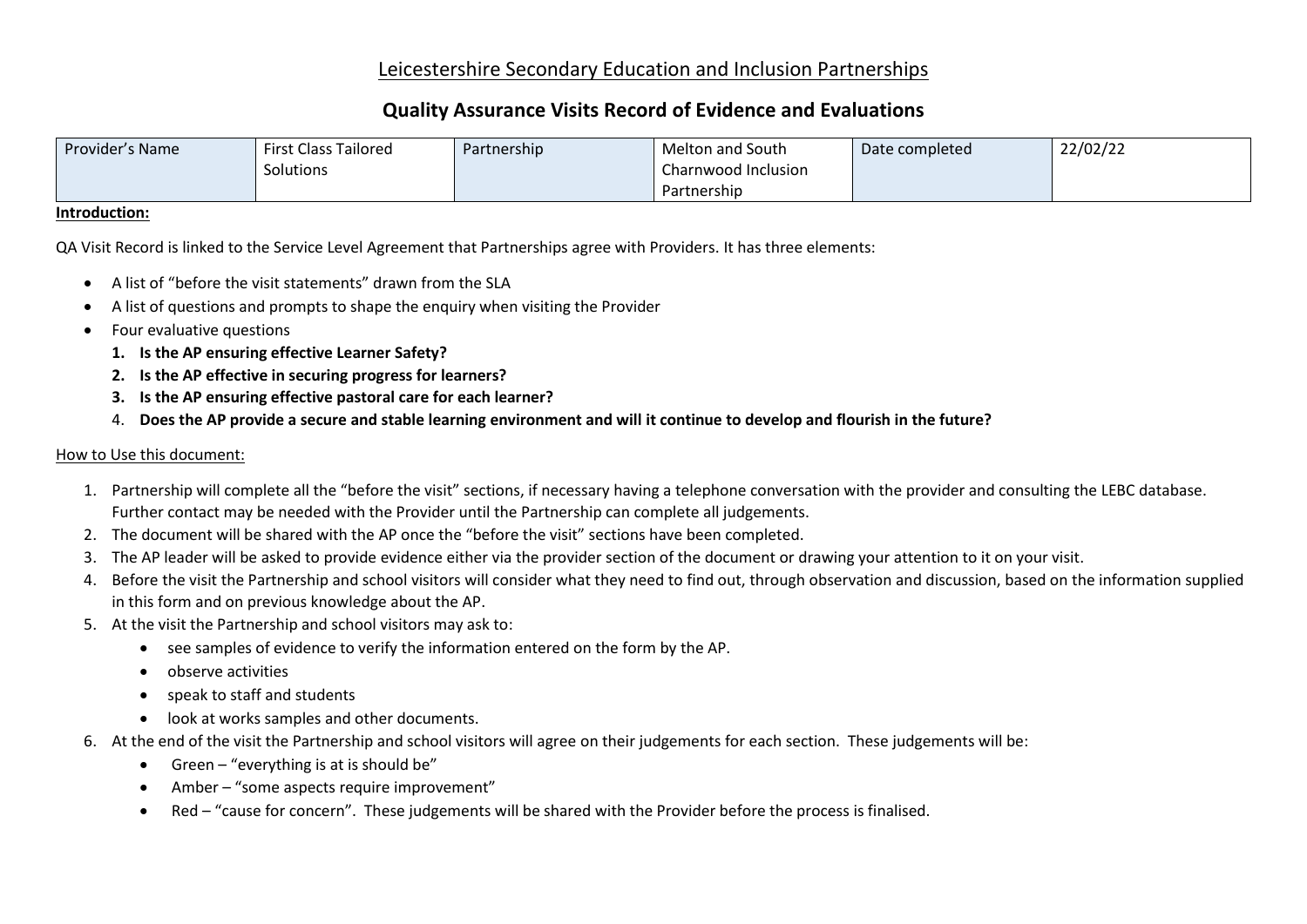**7.** If the Partnership and school consider that the Provider is a cause for concern in any key aspect of safeguarding, health and safety and quality of provision they will alert the Chair of the Partnership. A decision will then be made about future use of the Provider and this decision will be shared across Leicestershire schools and SEIPS.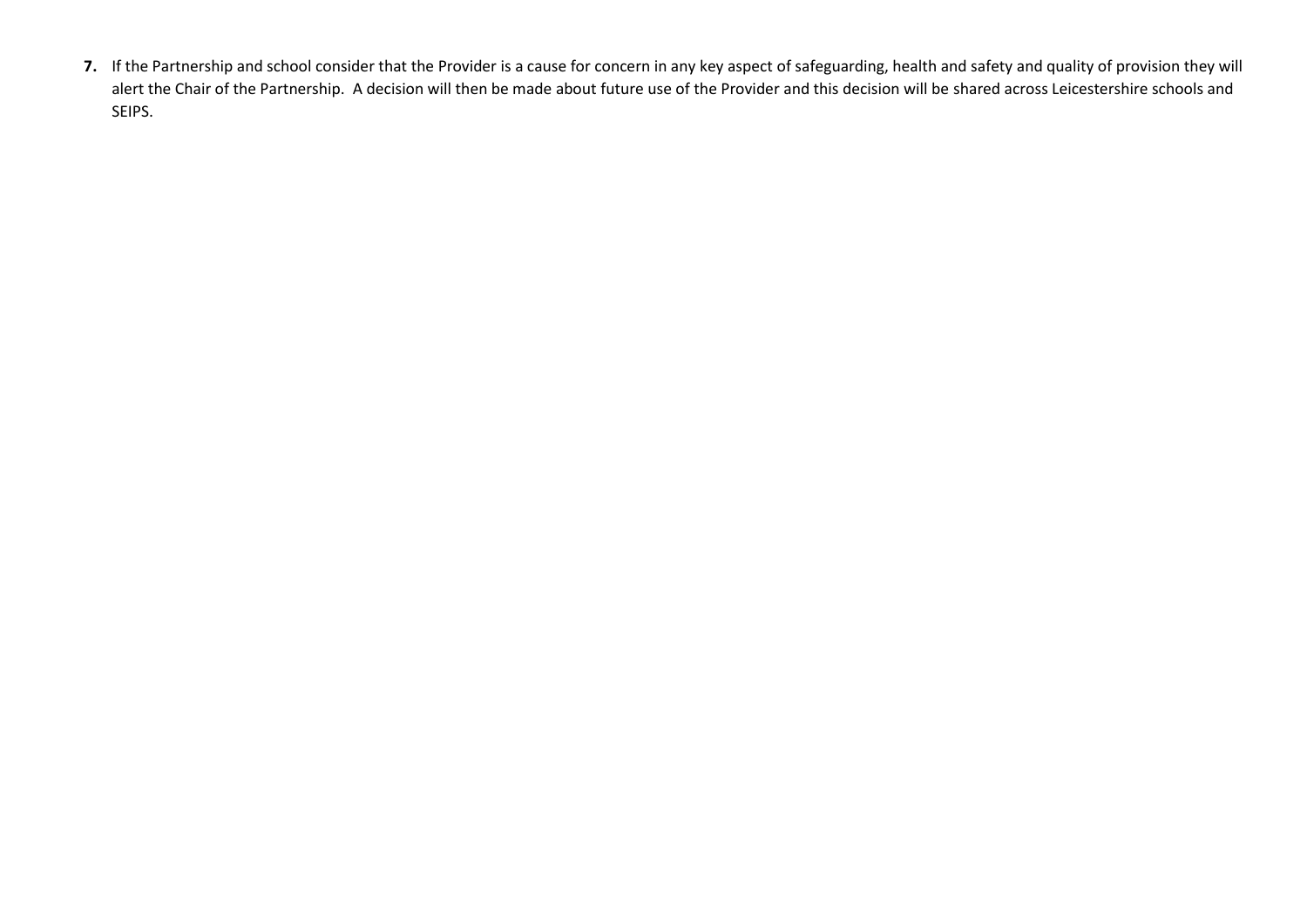## **LEARNER SAFETY**

| Requirement                                            | Provider evidence                | <b>Observer notes</b>            | ${\sf R}$ | Α | $\underline{G}$ | <b>Action Points</b>                 |
|--------------------------------------------------------|----------------------------------|----------------------------------|-----------|---|-----------------|--------------------------------------|
| Before the visit                                       |                                  |                                  |           |   |                 |                                      |
| 1.1. LEBC compliance                                   |                                  | Yes, audit check list and letter |           |   | $\underline{Y}$ | LEBC review audit due Autumn 2022    |
| Is the provider on the LEBC database as<br>$\bullet$   | <b>Yes</b>                       | of understanding received        |           |   |                 |                                      |
| a result of completing the annual audit                |                                  |                                  |           |   |                 |                                      |
| for health and safety and                              |                                  |                                  |           |   |                 |                                      |
| safeguarding?                                          |                                  |                                  |           |   |                 |                                      |
| Has the provider completed any items<br>$\bullet$      | Yes, all completed and up to     |                                  |           |   | y               |                                      |
| that LEBC recommended in the audit?                    | date                             |                                  |           |   |                 |                                      |
| On the visit                                           |                                  |                                  |           |   |                 |                                      |
| 1.2. Examine evidence:                                 | Seen and checked by LEBC.        | HM requested up to date SCR      |           |   | y               | JT to send an up to date copy of SCR |
| The single central record                              | Senior staff are DSL trained     | for MSCIP records                |           |   |                 | to HM for records                    |
| Evidence that someone on the staff<br>$\bullet$        |                                  |                                  |           |   |                 |                                      |
| has up to date DSP training                            |                                  |                                  |           |   |                 |                                      |
| If you are in the provision when<br>$\bullet$          |                                  |                                  |           |   |                 |                                      |
| students are there check to see that                   |                                  |                                  |           |   |                 |                                      |
| the DSP is available or if not a                       |                                  |                                  |           |   |                 |                                      |
| designated deputy                                      |                                  |                                  |           |   |                 |                                      |
| 1.3. What you observe - Make a judgement               |                                  | If using computer for research   |           |   | $\underline{Y}$ |                                      |
| as to whether the arrangements for                     |                                  | etc the tutor is with the        |           |   |                 |                                      |
| health and safety and safeguarding are                 |                                  | student.                         |           |   |                 |                                      |
| rigorous and consistently applied.                     |                                  | If in online sessions, the       |           |   |                 |                                      |
| observations you might make include:                   |                                  | student can only access the      |           |   |                 |                                      |
| Is the use of equipment and tools<br>$\bullet$         |                                  | First Class teams portal which   |           |   |                 |                                      |
| monitored effectively by staff?                        |                                  | is encrypted.                    |           |   |                 |                                      |
| Is the use of ICT supervised effectively?<br>$\bullet$ |                                  |                                  |           |   |                 |                                      |
| How effective are policies on mobile<br>$\bullet$      |                                  |                                  |           |   |                 |                                      |
| phone usage?                                           |                                  |                                  |           |   |                 |                                      |
| Does the premises look clean, tidy and<br>$\bullet$    |                                  |                                  |           |   |                 |                                      |
| organised in a way to suite the                        |                                  |                                  |           |   |                 |                                      |
| teaching and learning?                                 |                                  |                                  |           |   |                 |                                      |
| 1.4. Talking to staff working with students            | Staff are fully trained at point |                                  |           |   |                 |                                      |
| Do staff show awareness of the Aps<br>$\bullet$ .      | of employment in areas such as   |                                  |           |   |                 |                                      |
| <b>Safeguarding procedures?</b>                        | safeguarding, all policies and   |                                  |           |   |                 |                                      |
| Can staff describe the policies on safe                | procedures of the provider, this |                                  |           |   |                 |                                      |
| use of IT, safeguarding, use of mobile                 | is regularly updated.            |                                  |           |   |                 |                                      |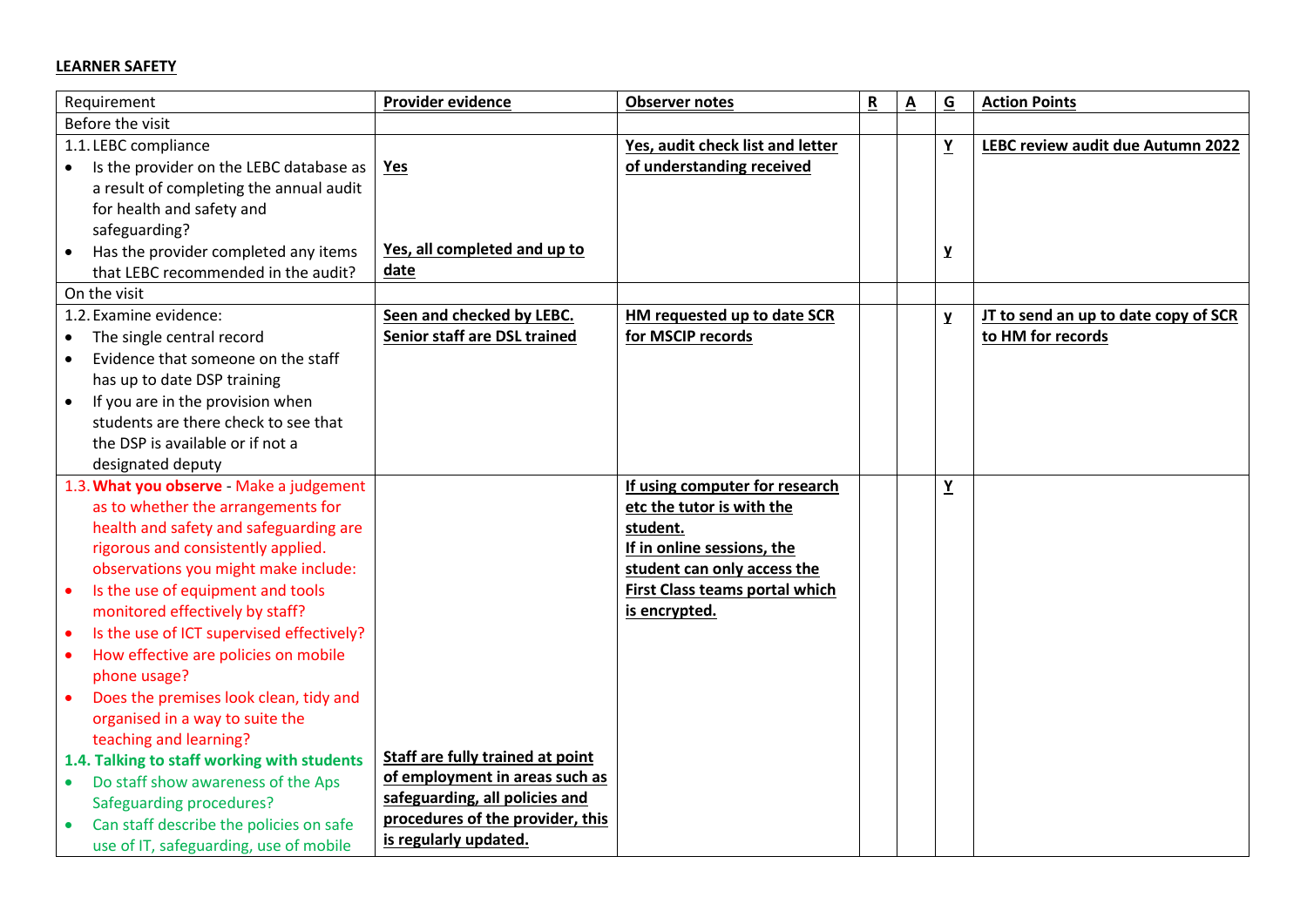| phones, health and safety and do their                                                                        | <b>All Teams sessions are</b>                                                                                                                                      |
|---------------------------------------------------------------------------------------------------------------|--------------------------------------------------------------------------------------------------------------------------------------------------------------------|
| answers match with what you have                                                                              | recorded. If at home, an adult<br>۷                                                                                                                                |
| been told by the AP leader and with                                                                           | has to be present, or session                                                                                                                                      |
| the documentation you have seen?                                                                              | are run in community spaces so                                                                                                                                     |
| 1.5 Talking to students                                                                                       | no lone working is permitte.                                                                                                                                       |
| Do learners report to you that they feel                                                                      |                                                                                                                                                                    |
| safe?                                                                                                         | <b>Students give positive feedback</b>                                                                                                                             |
| Do learners know the rules and                                                                                | that they feel safe, and                                                                                                                                           |
| procedures for H&S, Safeguarding,                                                                             | understand the rules and                                                                                                                                           |
| Mobile phone, IT use etc?                                                                                     | procedures. No concerns have                                                                                                                                       |
| Do learners say that these rules are                                                                          | been observed.                                                                                                                                                     |
| effectively and fairly enforced?                                                                              | A responsible adult must be                                                                                                                                        |
|                                                                                                               | present with the student if the                                                                                                                                    |
|                                                                                                               | session is online (i.e. a parent                                                                                                                                   |
|                                                                                                               | or carer).                                                                                                                                                         |
| <b>Concluding Judgement</b>                                                                                   |                                                                                                                                                                    |
|                                                                                                               | To what extent does the evidence show that the Provider is effective in ensuring the health and safety, protection and safeguarding of each learner and how far is |
| the evidence supported by your observations made whilst visiting the establishment?                           |                                                                                                                                                                    |
| IS THE AP ENSURING EFFECTIVE LEARNER SAFETY?                                                                  |                                                                                                                                                                    |
|                                                                                                               |                                                                                                                                                                    |
| Yes, no concerns.                                                                                             |                                                                                                                                                                    |
|                                                                                                               |                                                                                                                                                                    |
|                                                                                                               |                                                                                                                                                                    |
| How would you rate this provider on this aspect and what follow up actions have you agreed with the provider. | Y                                                                                                                                                                  |
|                                                                                                               |                                                                                                                                                                    |
|                                                                                                               |                                                                                                                                                                    |

### **LEARNER PROGRESS**

| Requirement                                                                     | <b>Provider evidence</b>              | <b>Observer notes</b>          | ै. | $\overline{a}$ | O | <b>Action Points</b> |
|---------------------------------------------------------------------------------|---------------------------------------|--------------------------------|----|----------------|---|----------------------|
| Before the Visit                                                                |                                       |                                |    |                |   |                      |
| 2.1. Does the provider, at the outset of a                                      | <b>Referral forms</b>                 | Yes, in partnership with MSCIP |    |                |   |                      |
| placement give you for each course:                                             | <b>Statement of provision offered</b> |                                |    |                |   |                      |
| a clear statement of the qualifications<br>and the organisation that offers it. | to each student                       |                                |    |                |   |                      |
| learner hours,                                                                  |                                       |                                |    |                |   |                      |
| possible points to be awarded                                                   |                                       |                                |    |                |   |                      |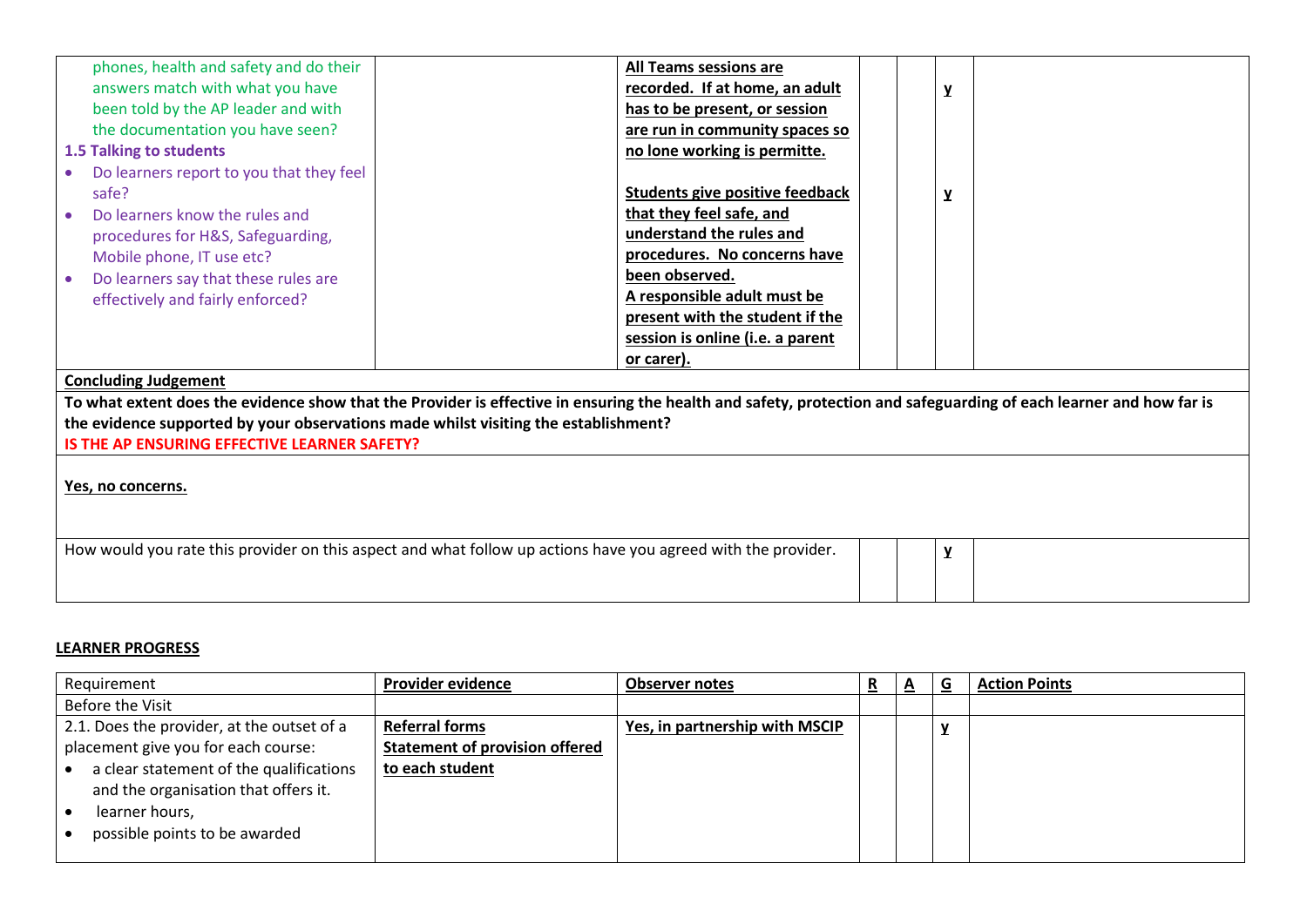| evidence that the provider is<br>authorised and approved as a provider<br>of the qual<br>evidence that the provider fully<br>$\bullet$<br>understands how the quals it offers<br>link to the student's education as a<br>whole<br>agree with you an end date for Year<br>$\bullet$<br>11.                                                                                                                                                                                                                                                            |                                                                                                                                                                                                       |                                                                                                               |  |                 |  |
|------------------------------------------------------------------------------------------------------------------------------------------------------------------------------------------------------------------------------------------------------------------------------------------------------------------------------------------------------------------------------------------------------------------------------------------------------------------------------------------------------------------------------------------------------|-------------------------------------------------------------------------------------------------------------------------------------------------------------------------------------------------------|---------------------------------------------------------------------------------------------------------------|--|-----------------|--|
| 2.2. Does the provider receive from you<br>detailed information about the student<br>and provide detailed information back on<br>progress:<br>Regularly shares concerns about the<br>$\bullet$<br>student's wellbeing<br>Is fully aware of any SEND and makes<br>$\bullet$<br>adjustments<br>Reports as required on progress,<br>$\bullet$<br>setting targets, meeting your deadlines<br>and in the form you require<br>How does the progress each individual<br>$\bullet$<br>learner is making at this AP compare<br>with their progress elsewhere? | Provider has fed back that they<br>are satisfied with the level of<br>information provided.                                                                                                           | Yes, a full referral form is<br>completed for each student,<br>with updates sent regularly to<br>JT as needed |  | $\mathbf{Y}$    |  |
| 2.3. Does the provider always ensure that:<br>Students are supported to complete<br>$\bullet$<br>courses<br>Results are reported back to you and<br>the student in a timely manner                                                                                                                                                                                                                                                                                                                                                                   | Reports are sent termly, well in<br>advance of due dates                                                                                                                                              | Yes, formal termly reports are<br>received, as well as regular<br>updates ongoing                             |  |                 |  |
| At the visit                                                                                                                                                                                                                                                                                                                                                                                                                                                                                                                                         |                                                                                                                                                                                                       |                                                                                                               |  |                 |  |
| 2.4. What you observed:<br>Is what you see happening at the AP<br>what you expected to be happening<br>when you commissioned the<br>placement?<br>Is there evidence in learners' work<br>books or in the work they are doing                                                                                                                                                                                                                                                                                                                         | <b>Tutors are well experienced</b><br>regarding working with<br>students who present with<br>challenging behaviour, and<br>work to create a secure<br>environment where learning<br>can be effective. | Behaviour is good, most<br>students appreciate the<br>support in key curriculum<br>subjects.                  |  | $\underline{Y}$ |  |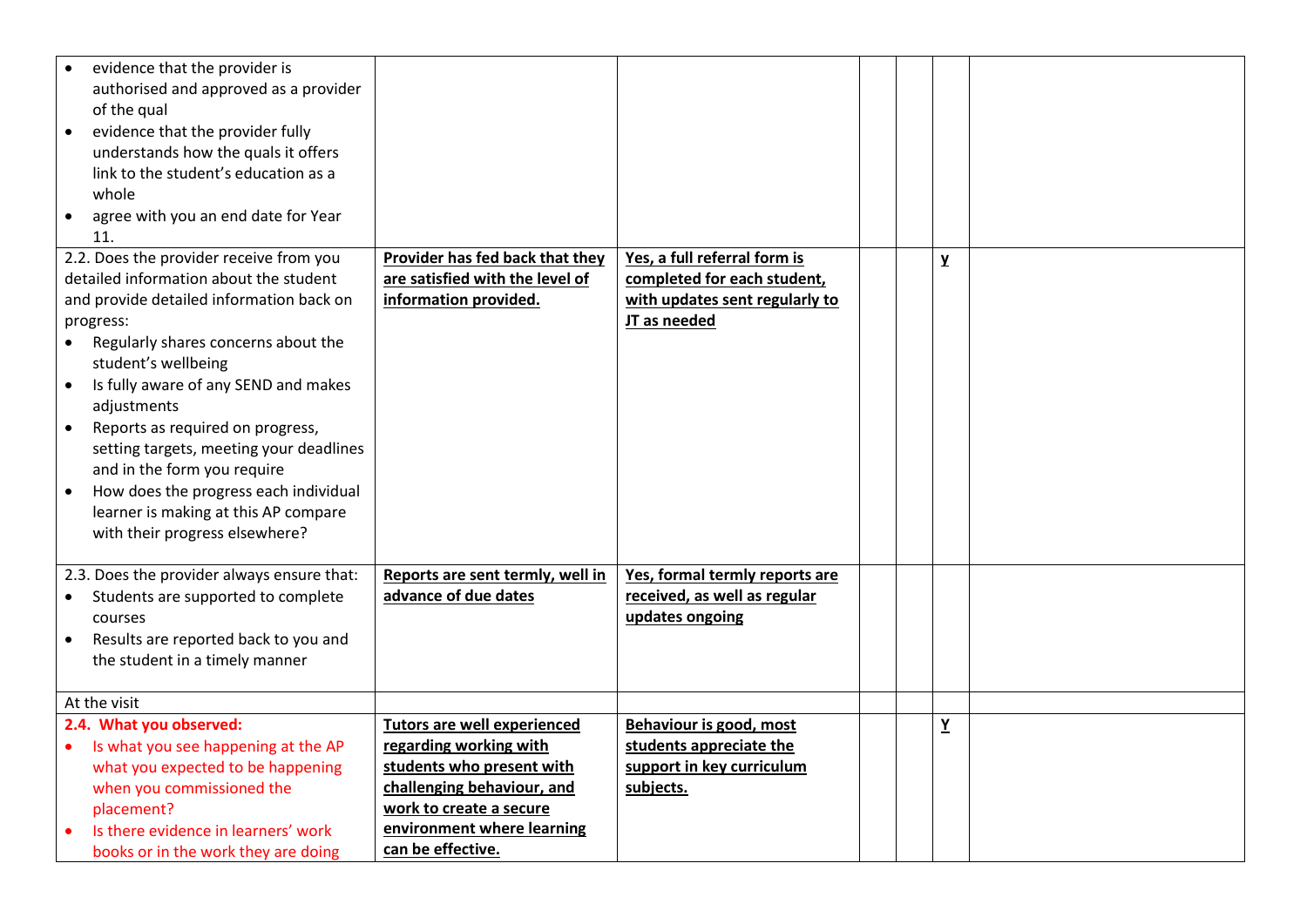|           | that they are doing well and making     |                                 |  |                          |  |
|-----------|-----------------------------------------|---------------------------------|--|--------------------------|--|
|           | progress?                               |                                 |  |                          |  |
| $\bullet$ | Is the behaviour that learners show     |                                 |  |                          |  |
|           | when learning and indication of         |                                 |  |                          |  |
|           | progress towards the soft targets you   |                                 |  |                          |  |
|           | have agreed?                            |                                 |  |                          |  |
|           | 2.5. Talking to staff working with      | Yes, tutors display a good      |  | $\underline{\mathbf{Y}}$ |  |
|           | students:                               | knowledge of where the          |  |                          |  |
|           | Do staff in conversation or in their    | students are in their learning. |  |                          |  |
|           | records show a knowledge of learners'   | This includes reference to      |  |                          |  |
|           | current levels of achievement and the   | SEND.                           |  |                          |  |
|           | next steps they need to take?           |                                 |  |                          |  |
|           | Do staff show that they understand the  |                                 |  |                          |  |
|           | qual the student is working on and      |                                 |  |                          |  |
|           | how it links with other quals?          |                                 |  |                          |  |
|           | Do staff in conversation show that they |                                 |  |                          |  |
|           | know of the student's SEND              |                                 |  |                          |  |
|           | 2.6. Talking to the students            | Yes - students appreciate the   |  | $\mathbf y$              |  |
|           | Do students show that they              | opportunity to gain             |  |                          |  |
|           | understand the qual they are working    | qualifications. They feel they  |  |                          |  |
|           | on and how it links with other quals?   | are making good progress        |  |                          |  |
|           | What do the learners say about their    |                                 |  |                          |  |
|           | progress here? Do they know what        |                                 |  |                          |  |
|           | they are currently achieving and what   |                                 |  |                          |  |
|           | they should do next?                    |                                 |  |                          |  |
|           |                                         |                                 |  |                          |  |
|           |                                         |                                 |  |                          |  |
|           |                                         |                                 |  |                          |  |
|           |                                         |                                 |  |                          |  |

# **Concluding Judgement**

**To what extent does the evidence show that the Provider is effective in:**

- **Ensuring that each learner is making appropriate progress in acquiring the knowledge and skills that are central to the course of study**
- **Ensuring that each learner is making appropriate progress towards the "soft outcomes" that have been agreed**

**And how far is the evidence supported by what you have observed at the establishment and in your reviews of learner progress?**

**IS THE AP EFFECTIVE IN SECURING PROGRESS FOR LEARNERS?**

**Yes, outcomes are consistently good.**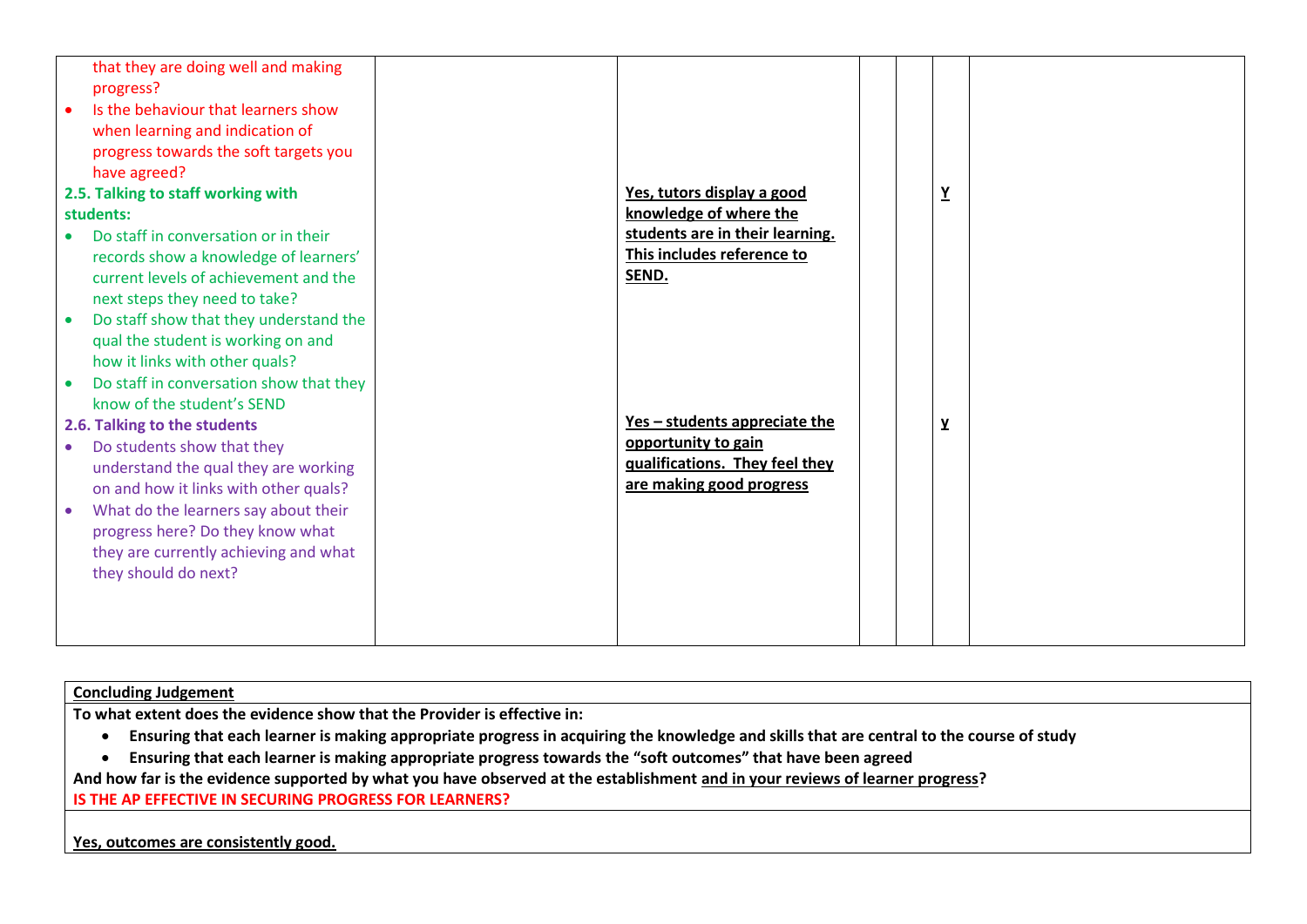| How would you rate this provider on this aspect and what follow up actions have you agreed with the provider. |  | $\mathbf{v}$ |  |
|---------------------------------------------------------------------------------------------------------------|--|--------------|--|
|                                                                                                               |  |              |  |

## **LEARNER PASTORAL CARE**

| Requirement                              | <b>Provider evidence</b> | <b>Observer notes</b>                | $\overline{\mathbf{R}}$ | A | $\overline{G}$ | <b>Action Points</b>               |
|------------------------------------------|--------------------------|--------------------------------------|-------------------------|---|----------------|------------------------------------|
| <b>Before the Visit</b>                  |                          |                                      |                         |   |                |                                    |
| 3.1. Does the Provider report on         |                          | Not always received in a timely      |                         | Y |                | JT to ensure that all tutors       |
| attendance and punctuality each day in a |                          | manner from all tutors. MSCIP        |                         |   |                | consistently contact MSCIP within  |
| timely way using the agreed procedures   |                          | met with provider during             |                         |   |                | 30 minutes of session start time   |
|                                          |                          | Autumn term, there has been          |                         |   |                | Review 21/3/22 - all tutors are    |
|                                          |                          | some improvement but this is         |                         |   |                | emailing MSCIP within the agreed   |
|                                          |                          | not yet consistent. Therefore        |                         |   |                | timeframe for reporting attendance |
|                                          |                          | <b>MSCIP</b> are sometimes having to |                         |   |                |                                    |
|                                          |                          | follow up with tutors or             |                         |   |                |                                    |
|                                          |                          | managers, however the                |                         |   |                |                                    |
|                                          |                          | information is then always           |                         |   |                |                                    |
|                                          |                          | provided.                            |                         |   |                |                                    |
| 3.2. Does the Provider have clear        |                          | Yes.                                 |                         |   | $\mathbf{Y}$   |                                    |
| arrangements and procedures for:         |                          |                                      |                         |   |                |                                    |
| Lunch and break times that have          |                          |                                      |                         |   |                |                                    |
| been agreed with you in advance and      |                          |                                      |                         |   |                |                                    |
| are suitable for the student's age and   |                          |                                      |                         |   |                |                                    |
| development                              |                          |                                      |                         |   |                |                                    |
| clear disciplinary procedures,           |                          |                                      |                         |   |                |                                    |
| ensuring that any serious                |                          |                                      |                         |   |                |                                    |
| infringements are reported to the        |                          |                                      |                         |   |                |                                    |
| commissioning partnership swiftly        |                          |                                      |                         |   |                |                                    |
| reporting issues about relationships,    |                          | Yes, the provider gives regular      |                         |   |                |                                    |
| behaviour and wellbeing to you           |                          | updates and works proactively        |                         |   |                |                                    |
| working proactively with you             |                          | with us.                             |                         |   |                |                                    |
| At the visit                             |                          |                                      |                         |   |                |                                    |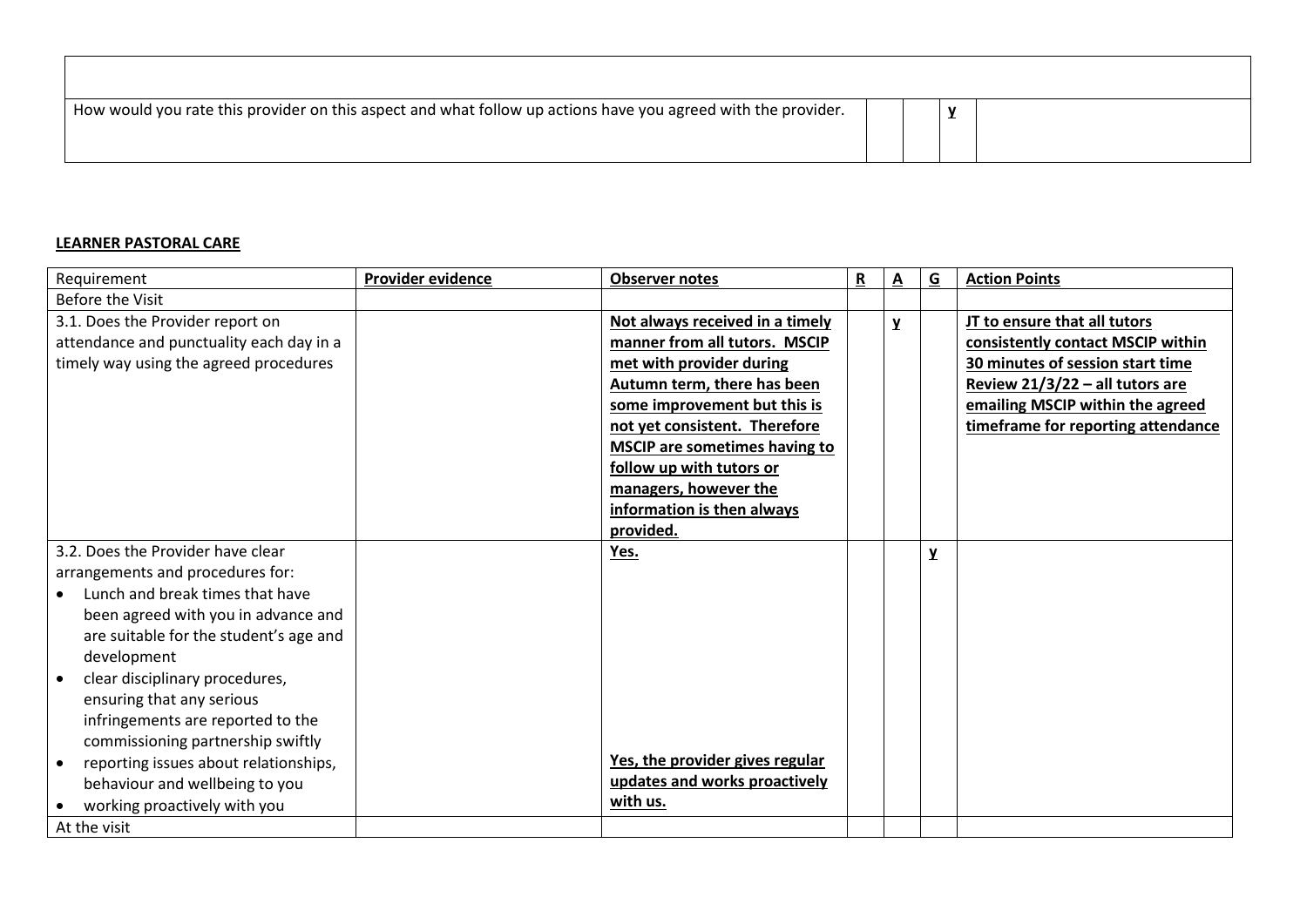| 3.3. What you observed                     | Students were not present as       | $\underline{\mathbf{Y}}$ |  |
|--------------------------------------------|------------------------------------|--------------------------|--|
| Does the provider ensure that students     | provision is delivered             |                          |  |
| are well cared for, supported and that     | peripatetically. However, on       |                          |  |
| they behave well and work hard?            | speaking to students it is clear   |                          |  |
| What behaviours have you observed          | that they feel well supported.     |                          |  |
| and how do you rate them?                  |                                    |                          |  |
| What pastoral care have you<br>$\bullet$   |                                    |                          |  |
| observed and how do you rate it?           |                                    |                          |  |
| 3.4. Talking to the staff working with the | <b>Contact with tutors clearly</b> | $\underline{Y}$          |  |
| <b>students</b>                            | demonstrates that they have        |                          |  |
| • What do your discussions with staff      | good knowledge of the students     |                          |  |
| tell you about their knowledge and         | they are working with.             |                          |  |
| understanding of the needs of              |                                    |                          |  |
| individual learners?                       |                                    |                          |  |
| What do your discussions with staff        |                                    |                          |  |
| tell you about their determination to      |                                    |                          |  |
| be consistent and fair and to apply        |                                    |                          |  |
| the procedures of the provider             |                                    |                          |  |
| rigorously and effectively?                |                                    |                          |  |
| What evidence do staff quote to            |                                    |                          |  |
| show that systems and routines are         |                                    |                          |  |
| in place, enforced and effective in        |                                    |                          |  |
| supporting good learning and               |                                    |                          |  |
| behaviour. (lessons, breaks,               |                                    |                          |  |
| lunchtimes, arrivals, departures etc)      |                                    |                          |  |
| 3.5. Talking to the students               |                                    |                          |  |
| What do students say about the way         | On speaking with students it is    |                          |  |
| they are disciplined, supported and        | clear that they feel they are      | Y                        |  |
| cared for?                                 | treated fairly and with respect.   |                          |  |
| What do students say about the rules       |                                    |                          |  |
| and routines and the way they are          |                                    |                          |  |
| enforced. Do the students' answers         |                                    |                          |  |
| match what you have heard from             |                                    |                          |  |
| others and observed? (lessons,             |                                    |                          |  |
| breaks, lunchtimes, arrivals,              |                                    |                          |  |
| departures etc)                            |                                    |                          |  |
|                                            |                                    |                          |  |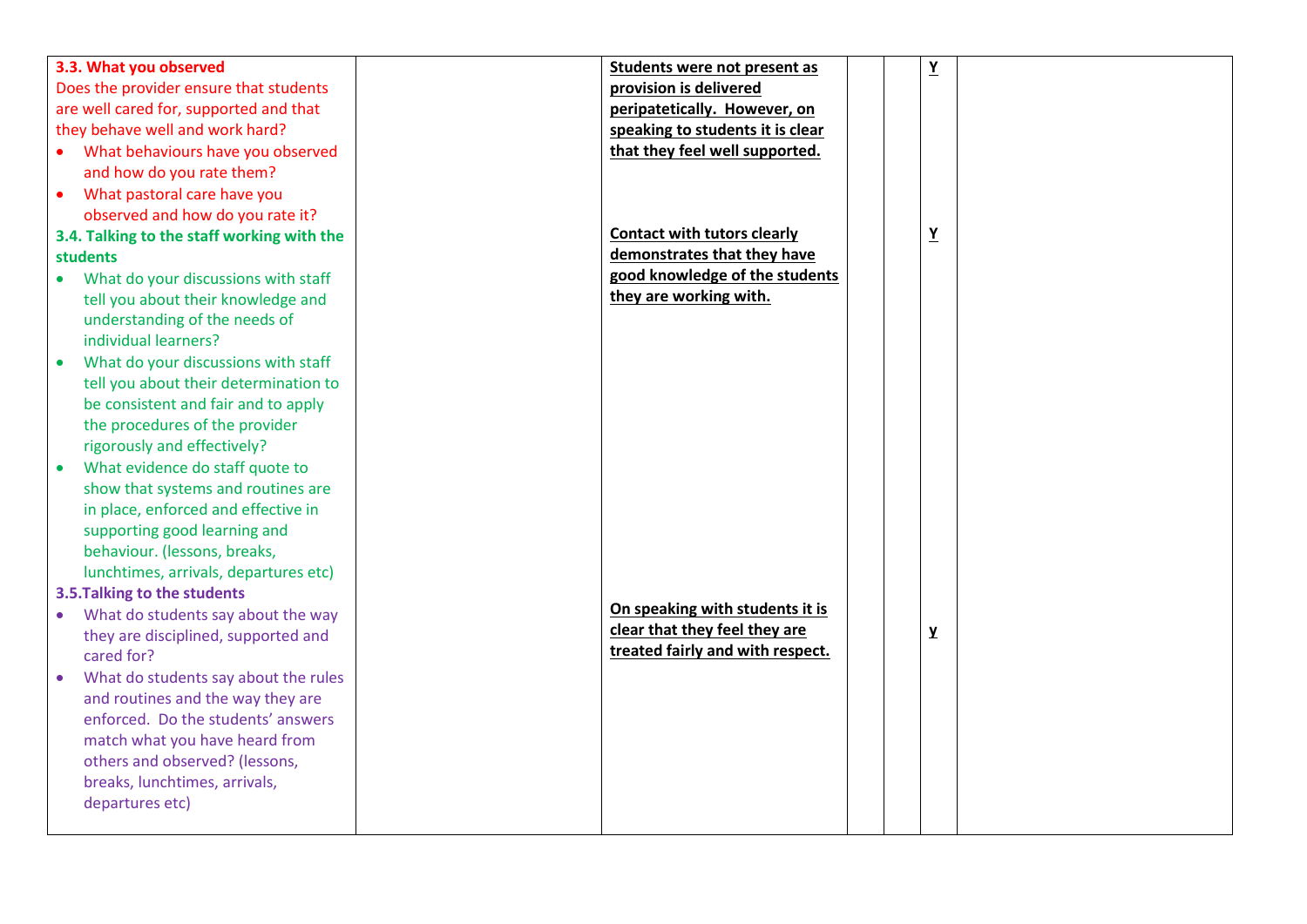|  | <b>Concluding Judgement</b> |  |
|--|-----------------------------|--|
|  |                             |  |

**To what extent does the evidence show that the Provider is effective in:**

- **Ensuring that each learner is well supported in developing and maintaining good attendance, punctuality and behaviour**
- **Ensuring that each learner is cared for effectively including ensuring effective communication with the Partnership on issues related to pastoral care.**

**And how far is the evidence supported by what you have observed at the establishment and in your reviews of learner attendance and behaviour?**

**IS THE AP ENSURING EFFECTIVE PASTORAL CARE FOR EACH LEARNER?**

## **Yes, students and parents/carers feel that pastoral care is good.**

| How would you rate this provider on this aspect and what follow up actions have you agreed with the | $Y -$   | 21/3/22     | To ensure that attendance is        |
|-----------------------------------------------------------------------------------------------------|---------|-------------|-------------------------------------|
| provider.                                                                                           | 22/2/22 | $-$ y, this | consistently reported to MSCIP      |
|                                                                                                     |         | is now      | within 30 minutes of session start  |
|                                                                                                     |         | in place    | times                               |
|                                                                                                     |         |             | Update $21/3/2022$ – this is now in |
|                                                                                                     |         |             | <u>place</u>                        |
|                                                                                                     |         |             |                                     |

### **SYSTEMS AND PROCESSES**

| Requirement                                      | Provider evidence | <b>Observer notes</b> | R | $\overline{\mathbf{v}}$ | $\underline{\mathsf{G}}$ | <b>Action Points</b> |
|--------------------------------------------------|-------------------|-----------------------|---|-------------------------|--------------------------|----------------------|
| Before the visit                                 |                   |                       |   |                         |                          |                      |
| 4.1. Does the Provider:                          |                   | $Yes$                 |   |                         | $\underline{Y}$          | No concerns          |
| Have a web site, annual report or<br>٠           |                   |                       |   |                         |                          |                      |
| brochure that documents the offer it             |                   |                       |   |                         |                          |                      |
| makes, and the outcomes achieved                 |                   |                       |   |                         |                          |                      |
| by students.                                     |                   |                       |   |                         |                          |                      |
| Establish an agreed fee rate at the              |                   |                       |   |                         |                          |                      |
| start of each school year, giving                |                   | <b>Yes</b>            |   |                         | $\underline{Y}$          |                      |
| notice of any changes in the previous            |                   |                       |   |                         |                          |                      |
| summer term. Invoice the                         |                   |                       |   |                         |                          |                      |
| commissioning partnership in arrears             |                   |                       |   |                         |                          |                      |
| monthly or termly.                               |                   |                       |   |                         |                          |                      |
| Ensure that the Provider is open to<br>$\bullet$ |                   |                       |   |                         |                          |                      |
| receive learners on all school                   |                   | <u>Yes</u>            |   |                         | Y                        |                      |
| opening days.                                    |                   |                       |   |                         |                          |                      |
| Participate in any Quality Assurance             |                   |                       |   |                         |                          |                      |
| Visits arranged by the Partnerships              |                   | <u>Yes</u>            |   |                         | $\underline{Y}$          |                      |